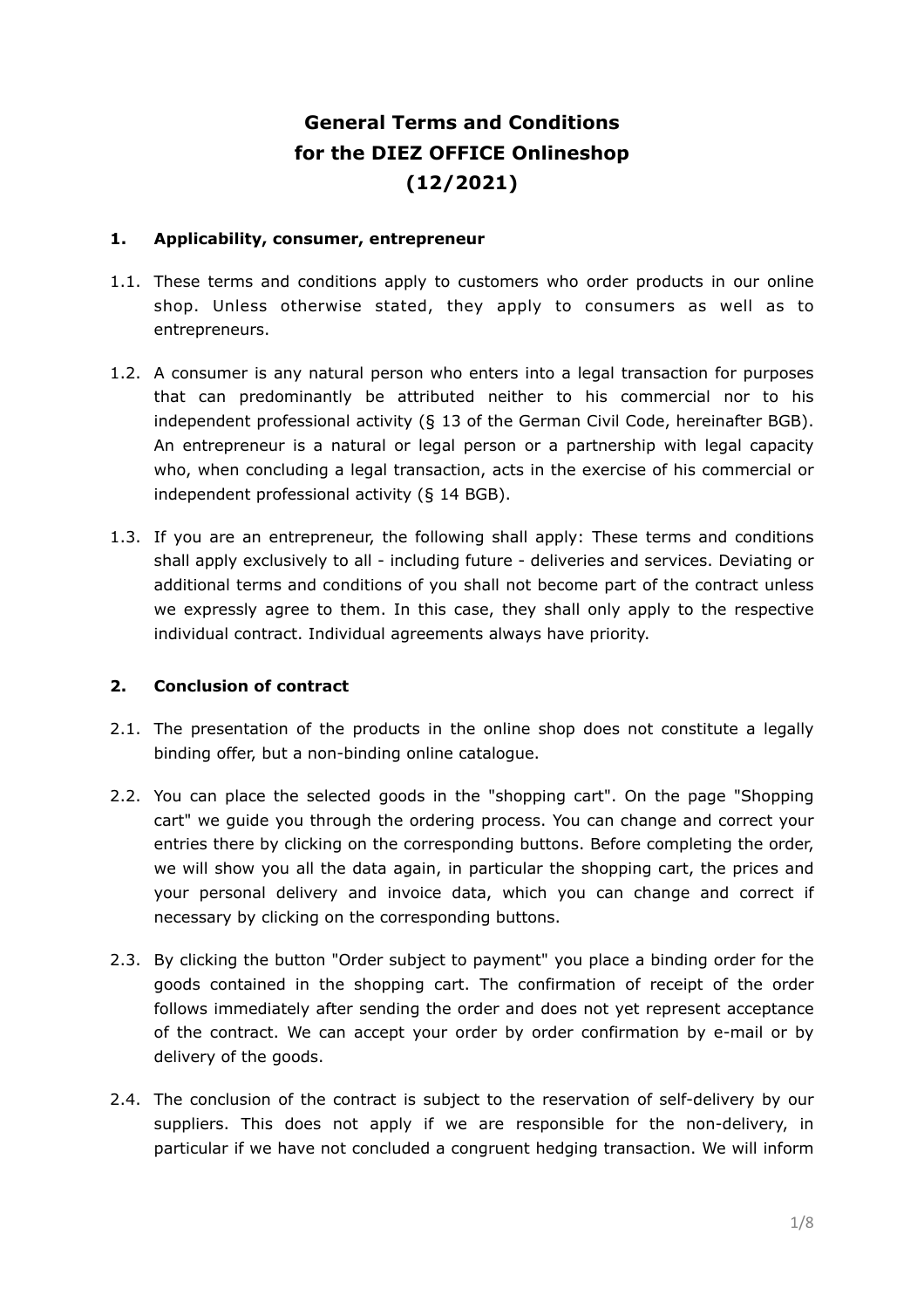you immediately about the non-availability of the goods and immediately refund any consideration already paid.

2.5. You can view these General Terms and Conditions at any time at [https://](https://www.diezshop.com/terms-conditions/) [www.diezshop.com/terms-conditions/](https://www.diezshop.com/terms-conditions/) save them as a PDF file and print them out. In addition, we save the text of the contract and send you the order data by e-mail. You can also print out this data as part of the ordering process as an "order confirmation". You can view past orders in your customer account.

### **3. Revocation**

The provisions of this clause 3 shall only apply to consumers:

#### **3.1. Cancellation policy**

#### **Right of withdrawal**

**You have the right to cancel this contract within fourteen days without giving any reason.**

**The revocation period is fourteen days from the day on which you or a third party named by you, who is not the carrier, has or has taken possession of the goods.**

**In order to exercise your right of withdrawal, you must send us**

**DIEZ OFFICE Owner: Stefan Diez Geyerstraße 20 80469 Munich Phone: +49 (89) 55 29 45 13 E-Mail: [mail@diezoffice.com](mailto:mail@diezoffice.com)**

**by means of a clear declaration (e.g. a letter sent by post, fax or e-mail) about your decision to revoke this contract. You can use the attached model withdrawal form for this purpose, which is, however, not mandatory.**

**In order to comply with the cancellation period, it is sufficient that you send the notification of the exercise of the right of cancellation before the expiry of the cancellation period.**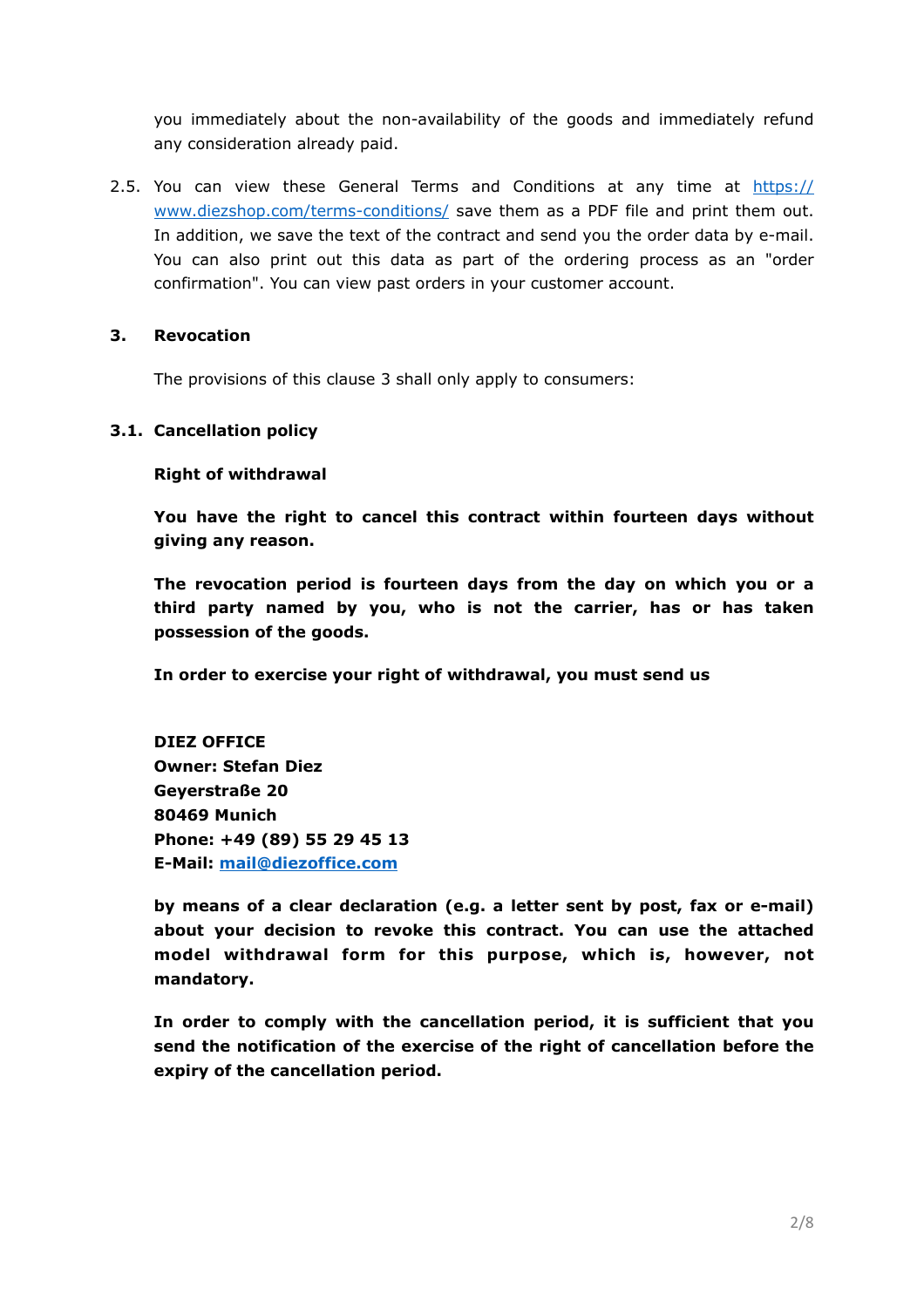#### **Consequences of revocation**

**If you withdraw from this contract, we must repay you all payments that we have received from you, including the delivery costs (with the exception of the additional costs resulting from the fact that you have chosen a type of delivery other than the cheapest standard delivery offered by us), without delay and at the latest within fourteen days from the day on which we received the notification of your withdrawal from this contract. For this repayment, we will use the same means of payment that you used for the original transaction, unless expressly agreed otherwise with you; in no case will you be charged for this repayment. We may refuse repayment until we have received the goods back or until you have provided proof that you have returned the goods, whichever is the earlier.**

**You must return or hand over the goods to us immediately and in any case no later than fourteen days from the day on which you notify us of the revocation of this contract. The deadline is met if you send the goods before the expiry of the period of fourteen days. You shall bear the direct costs of returning the goods.**

**You only have to pay for any loss in value of the goods if this loss in value is due to handling of the goods that is not necessary for testing the quality, characteristics and functioning of the goods.**

#### **3.2. Sample cancellation form**

(If you wish to cancel the contract, please fill in and return this form).

*To:*

*DIEZ OFFICE Owner: Stefan Diez Geyerstraße 20 80469 Munich Phone: +49 (89) 55 29 45 13 E-Mail: [mail@diezoffice.com](mailto:mail@diezoffice.com)*

*I/we hereby revoke the contract concluded by me/us for the purchase of the following goods*

| ordered on/received on        |  |
|-------------------------------|--|
| Name of consumer(s)           |  |
| <b>Address of consumer(s)</b> |  |
|                               |  |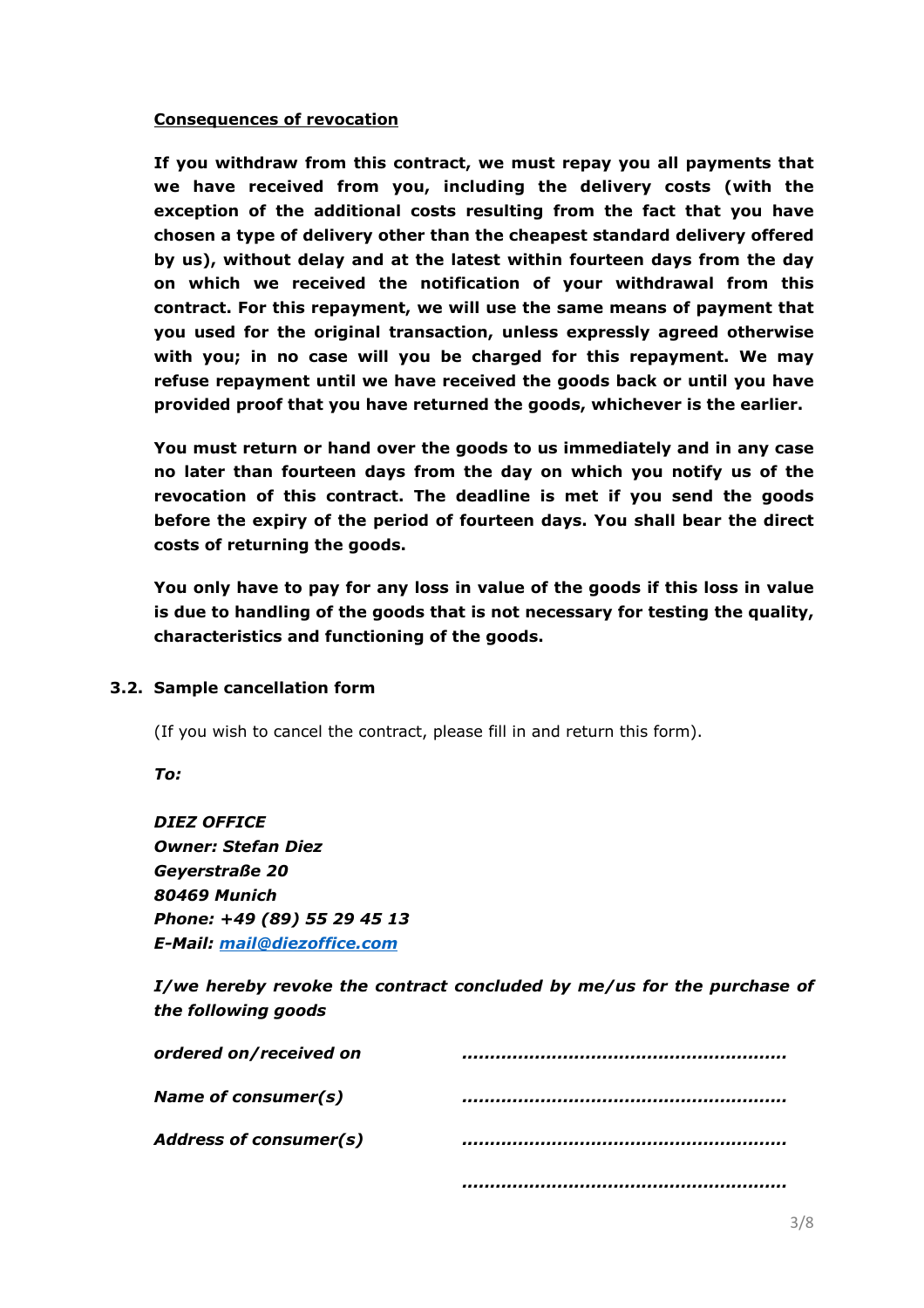*Signature of the consumer(s) (only in the case of notification on paper) ...............................................*

*Date .........................................................*

## **4. Delivery, return of packaging**

- 4.1. If you are an entrepreneur, the risk shall pass to you as soon as we have handed over the delivery to the forwarding agent, the carrier or the person otherwise designated to carry out the shipment.
- 4.2. We only deliver to the countries listed in the shipping overview <https://www.diezshop.com/wp-content/uploads/2021/12/Shipping-Overview.pdf> Customers from other member states of the European Union without a delivery address in one of the countries listed have the option of having the ordered products delivered to a delivery address in one of the countries listed.
- 4.3. Unless otherwise stated with the respective product, the delivery times listed with the shipping costs apply.
- 4.4. We are entitled to make partial deliveries and provide partial services, insofar as this appears advantageous for speedy processing and is reasonable for the customer. Additional costs arising from partial deliveries will not be invoiced.
- 4.5. If ordered goods are delivered to you fully assembled, the forwarding agent will take the packaging material back with them at your request. For this purpose, please speak to the staff of the forwarding agent during delivery.

#### **5. Prices, shipping costs**

- 5.1. The prices at the time of the order apply. All prices are inclusive of the German sales tax and plus shipping costs. If, in deviation from this, no sales tax or the sales tax applicable in your country is incurred for your order, the prices will be adjusted accordingly during the order process and displayed to you before the order process is completed.
- 5.2. Our current shipping costs can be found in the shipping overview <https://www.diezshop.com/wp-content/uploads/2021/12/Shipping-Overview.pdf>
- 5.3. Insofar as prices are based on the weight of the goods, the weight determined by us shall be taken as a basis; during transport to you and during intermediate storage, there may be a natural reduction in weight.

#### **6. Payment, invoice**

6.1. The possible means of payment are listed at the beginning of the order process.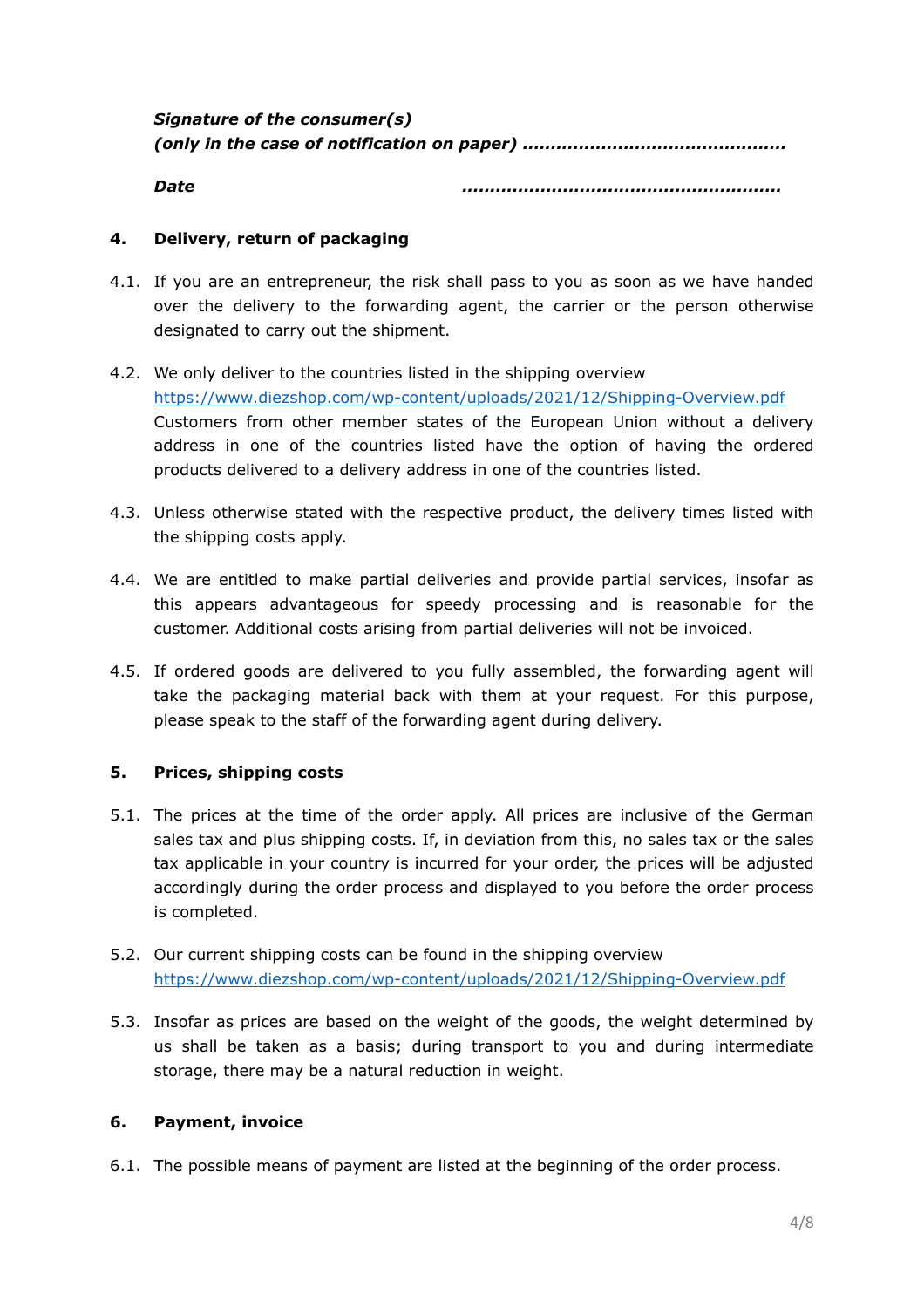6.2. We are entitled to send you an electronic invoice (e.g. as a PDF document) by email, unless otherwise agreed. We may, at our discretion, also send the invoice on paper.

#### **7. Retention of title**

- 7.1. The goods remain our property until they have been paid for in full.
- 7.2. If you are an entrepreneur, the following also applies:
- 7.2.1. We retain title to our goods until all claims, including future claims, arising from the entire business relationship, including all ancillary claims, have been paid in full and until all bills of exchange and cheques have been honoured ("goods subject to retention of title"). In the case of a current account, the reserved property shall serve as security for the balance of the account.
- 7.2.2. In the event of any breach of contract by you, in particular in the event of default in payment, we may demand surrender of the goods subject to retention of title which are our property; we shall be entitled to take possession thereof. Our taking back of the goods subject to retention of title shall constitute a withdrawal from the contract. After taking back the goods subject to retention of title, we shall be entitled to realise them. The proceeds of the realisation shall be credited against your liabilities - less reasonable realisation costs.
- 7.2.3. You are permitted to resell the goods subject to retention of title within the scope of your ordinary business operations. You hereby assign to us all claims against your customers arising from the resale; we hereby accept the assignment. You shall remain authorised to collect the claims assigned to us. Our authority to collect the claim ourselves remains unaffected by this. However, we undertake not to collect the claim as long as you meet your payment obligations, are not in default of payment and, in particular, no application for the opening of insolvency proceedings has been filed or payments have not been suspended. If this is the case, however, you must immediately send us a list of the assigned claims upon request, stating the address of the customer and the amount of the claim. At our request, you shall inform the customer of the assignment and provide us with the information required to assert our rights and hand over the necessary documents.
- 7.2.4. Extraordinary dispositions, such as pledging and transfer by way of security, are not permitted. Access by third parties to the reserved goods or to a claim assigned to us, in particular seizures, must be notified to us by you in text form without delay. Insofar as the third party is not in a position to reimburse us for the court and out-of-court costs of an action in accordance with § 771 German Civil Procedure Code (ZPO), you shall be liable for the loss incurred.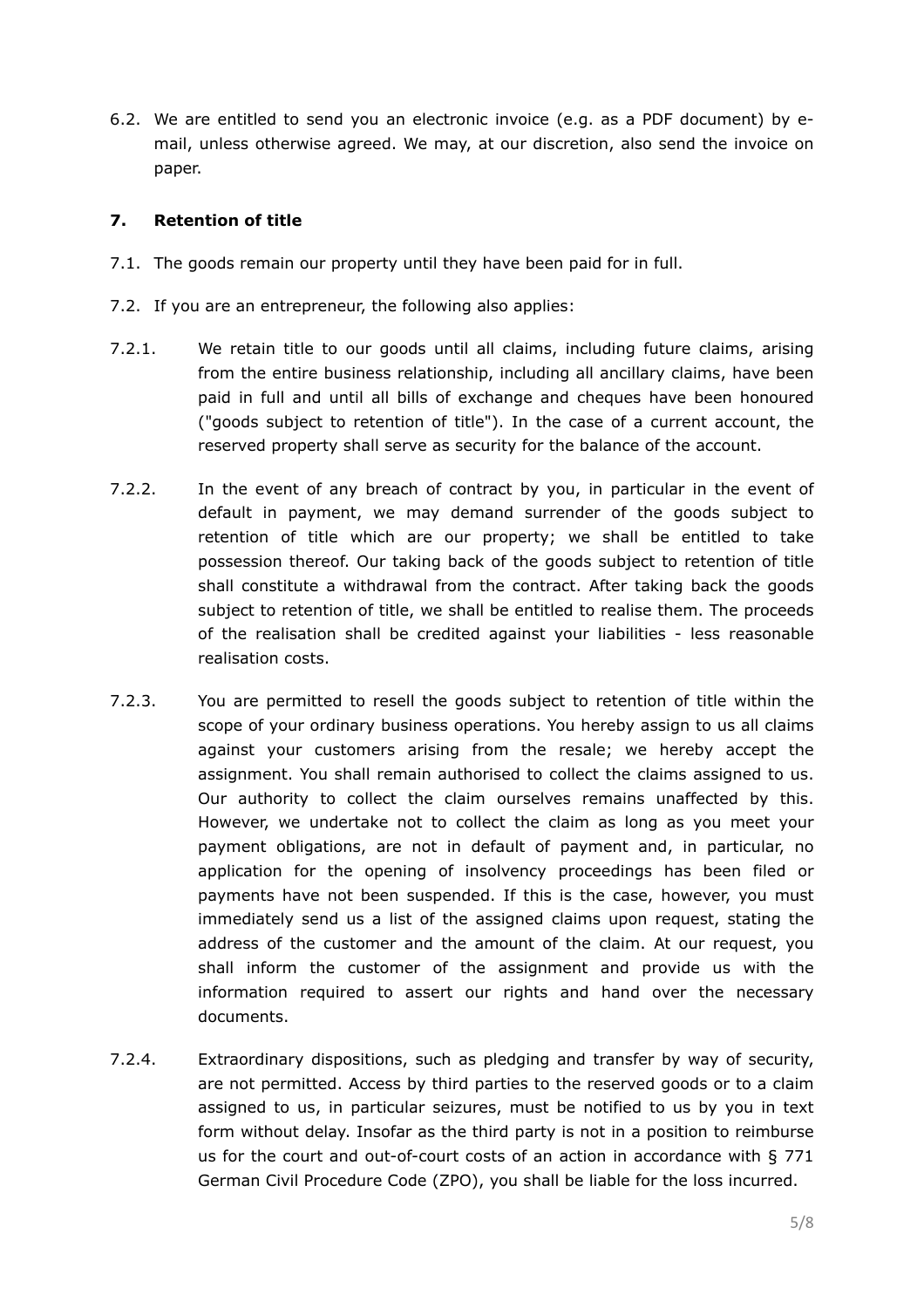7.2.5. We undertake to release the securities to which we are entitled at your request insofar as the value of the securities exceeds the claims to be secured by more than 10%; the selection of the securities to be released is incumbent upon us. The release shall be effected by transfer of title or reassignment.

## **8. Offset, right of retention**

You shall only have the right to offset if your counterclaim has been legally established or is undisputed. This offsetting prohibition does not apply to counterclaims due to a defect which are based on the same contractual relationship as our claim. You are only entitled to exercise the right of retention insofar as your counterclaim is based on the same contractual relationship.

## **9. Defects**

- 9.1. In case of defects you have the legal claims.
- 9.2. If you are an entrepreneur, the following also applies:
- 9.2.1. You must immediately inspect the goods received for defects. Visible defects must be reported immediately, at the latest within ten working days after delivery, and non-visible defects at the latest within five days after discovery, at least in text form. If you fail to comply with this obligation, the goods shall be deemed to have been approved. In the case of mutual commercial transactions between merchants, § 377 German Commercial Code (HGB) remains unaffected.
- 9.2.2. Deliveries are to be accepted by you, even if the goods have insignificant defects.
- 9.2.3. If a claim is made against you by a consumer or by way of recourse by an entrepreneur due to a defect in the goods, you must notify us immediately. Recourse against us is only possible insofar as you have not concluded an agreement with your customers that goes beyond the statutory claims for liability for defects.
- 9.2.4. The limitation period for claims due to a defect in the goods is one year. This shall not apply to claims for damages which are directed towards compensation for bodily injury or damage to health or which are based on intent or gross negligence on our part or on the part of our vicarious agents. The limitation of recourse claims shall also remain unaffected.

#### **10. Liability**

10.1. Our liability for damages and reimbursement of expenses for slight negligence is excluded, unless we have violated an essential contractual obligation, i.e. an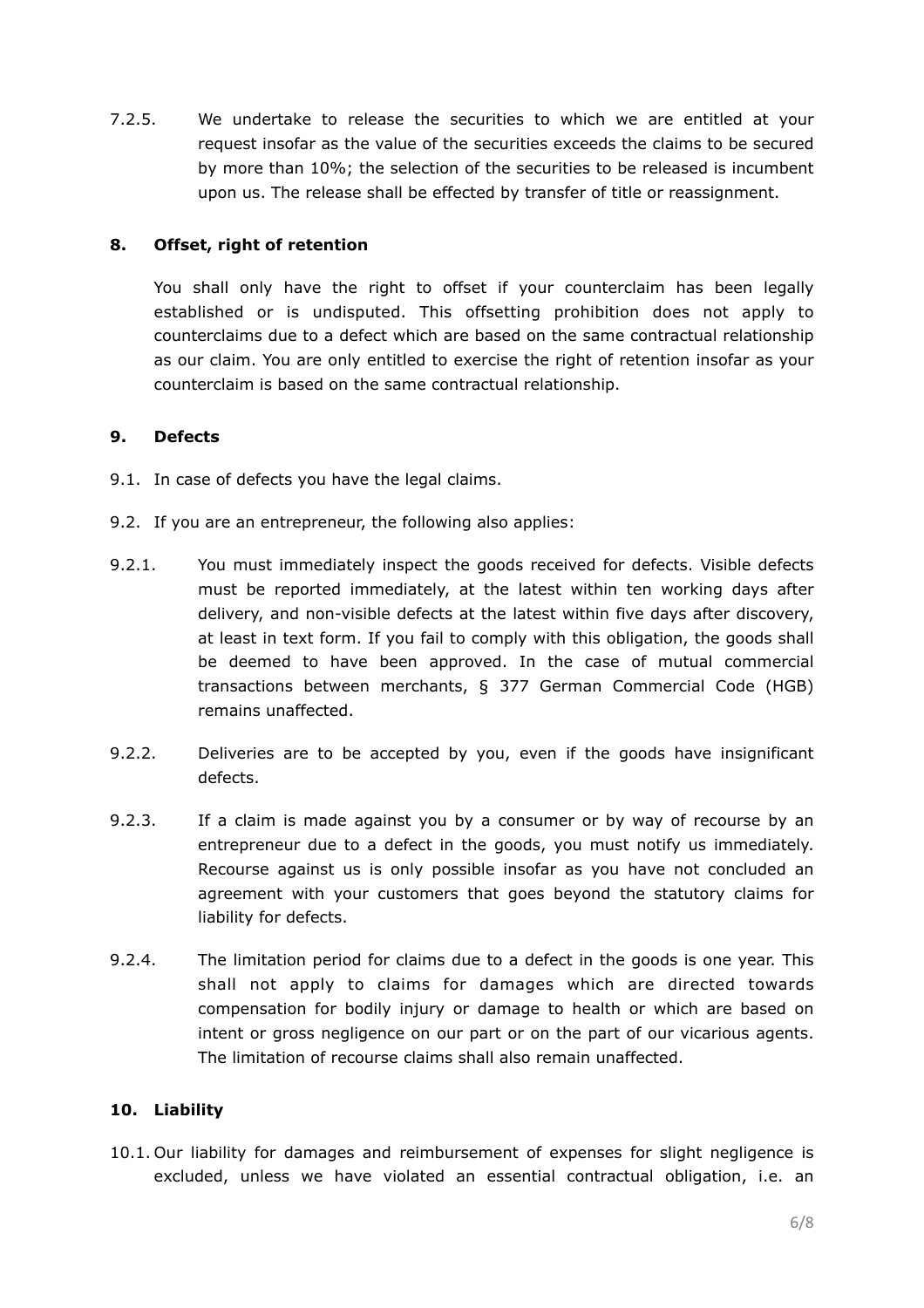obligation the fulfilment of which makes the proper execution of the contract possible in the first place or on the observance of which you may regularly rely. In this case, our liability shall be limited to the damage typical for the contract, the occurrence of which we had to expect at the time of conclusion of the contract on the basis of the circumstances known to us.

10.2. However, our liability for damages arising from injury to body, life or health, for intent and gross negligence, for the absence of a guaranteed quality and under the German Product Liability Act is unlimited.

# **11. Limitation of claims for defects and damages**

- 11.1. The statutory provisions on limitation shall apply.
- 11.2. If you are an entrepreneur, the following also applies: The limitation period for claims due to a defect is reduced to one year. The limitation period is also one year for claims for damages and reimbursement of expenses that are not based on a defect in the goods. This shall not affect liability for intentional or grossly negligent breaches of duty or liability for damages arising from injury to life, limb or health or liability under the German Product Liability Act.

## **12. Online dispute resolution, dispute settlement**

- 12.1. The EU Commission provides a platform for out-of-court dispute resolution. This gives consumers the opportunity to initially resolve disputes in connection with their online order without the intervention of a court. The dispute resolution platform can be accessed via the external link [https://ec.europa.eu/consumers/odr.](https://ec.europa.eu/consumers/odr)
- 12.2. Our email address is [mail@diezoffice.com](mailto:mail@diezoffice.com)
- 12.3. We always endeavour to settle any disagreements with our customers amicably. However, we are not prepared to participate in dispute resolution proceedings before consumer arbitration boards. We are also not obliged to do so.

# **13. Data protection**

We inform about our handling of personal data in our data policy: <https://www.diezshop.com/privacy-policy/>

# **14. Final provisions**

- 14.1. The contract language is German and English.
- 14.2. German law shall apply. If you are a consumer, you may, notwithstanding this, invoke those provisions of the state of your habitual residence which may not be deviated from by agreement.